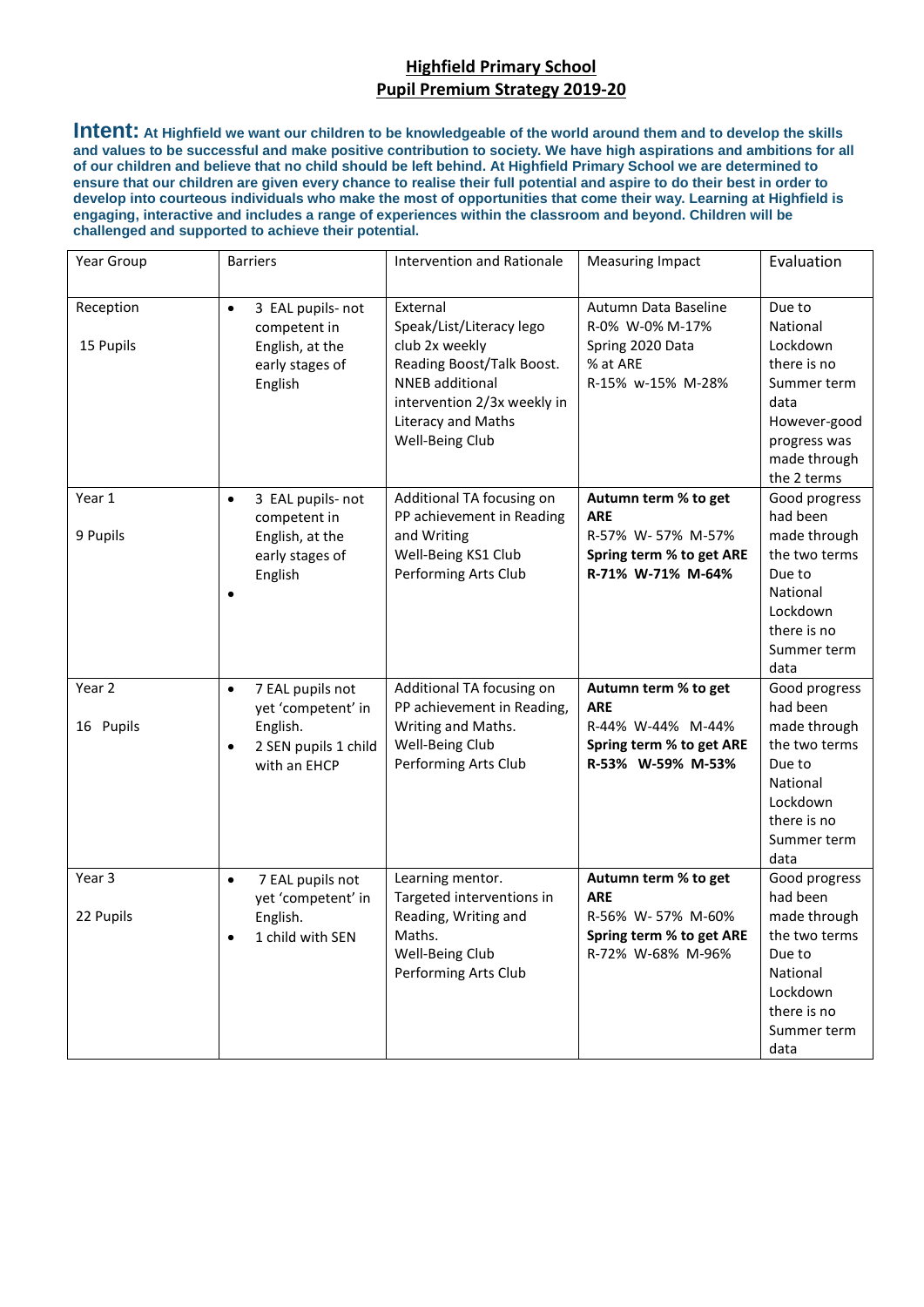# **Highfield Primary School Pupil Premium Strategy 2019-20**

| Year 4<br>22 Pupils            | $\bullet$              | 6 EAL pupils not<br>yet 'competent' in<br>English.<br>4 children with SEN<br>(1 with an EHCP)                                                                                                                     | Learning mentor.<br>Targeted interventions in<br>Reading, Writing and<br>Maths.<br>Well-Being Club<br>Performing Arts Club                                                   | Autumn term % to get<br><b>ARE</b><br>R-36% W25-% M-46%<br>Spring term % to get ARE<br>R-50% W-46% M-50%  | Good progress<br>had been<br>made through<br>the two terms<br>Due to<br>National<br>Lockdown<br>there is no<br>Summer term<br>data |
|--------------------------------|------------------------|-------------------------------------------------------------------------------------------------------------------------------------------------------------------------------------------------------------------|------------------------------------------------------------------------------------------------------------------------------------------------------------------------------|-----------------------------------------------------------------------------------------------------------|------------------------------------------------------------------------------------------------------------------------------------|
| Year 5<br>15 Pupils            | $\bullet$<br>$\bullet$ | 8 EAL pupils of<br>whom 5 joined in<br>the school in the<br>last 2 years. 5<br>children had no, or<br>very little English<br>when joining the<br>school<br>4 children with SEN<br>of whom 1 has an<br><b>EHCP</b> | Learning mentor.<br>HLTA working with focused<br>children in Maths and<br>English<br>Well-being Club<br><b>Maths Specialist After</b><br>School Club<br>Performing Arts Club | Autumn term % to get<br><b>ARE</b><br>R-60% W--65% M-30%<br>Spring term % to get ARE<br>R-50% W-60% M-60% | Good progress<br>in Maths.<br>Due to<br>National<br>Lockdown<br>there is no<br>Summer term<br>data                                 |
| Year <sub>6</sub><br>23 Pupils | $\bullet$<br>$\bullet$ | 13 EAL pupils of<br>whom 3 joined in<br>the last 2 years (2<br>with no/very little<br>English.)<br>2 children with SEN                                                                                            | Learning mentor.<br>2 additional Maths sets and<br>pre and post lesson<br><b>Maths Specialist After</b><br><b>School Club</b><br>Performing Arts Club                        | Autumn term % to get<br>ARE<br>R-90% W--70% M-75%<br>Spring term % to get ARE<br>R-85% W-%80 M-80%        | Good progress<br>had been<br>made through<br>the two terms<br>Due to<br>National<br>Lockdown<br>there is no<br>Summer term<br>data |

### *Learning mentors*

The learning mentors work with children across the school focusing on emotional, social and behavioural needs. The impact of this work is that children are better equipped to flourish in the school environment and are able to stay in the class and be motivated learners. This has a significant impact on their attainment and progress.

#### **Enrichment TA**

Our Enrichment TA works with children across the school focusing on building confidence, resilience and emotional needs, supporting children's mental well-being. She provides this through Art, which includes art therapy and a Gifted and Talented programme.

### **Additional expenditure**

*Artis* Drama and Music specialists that work across the school that help to provide a rich and creative curriculum.

*Speech therapist* A health professional who works 1:1 with children who have speech and language difficulties.

Place 2B n order to support children's mental wellbeing we have employed 2 trained specialists who will be working within the school 2 days a week starting in January. They will be working with children and their families.